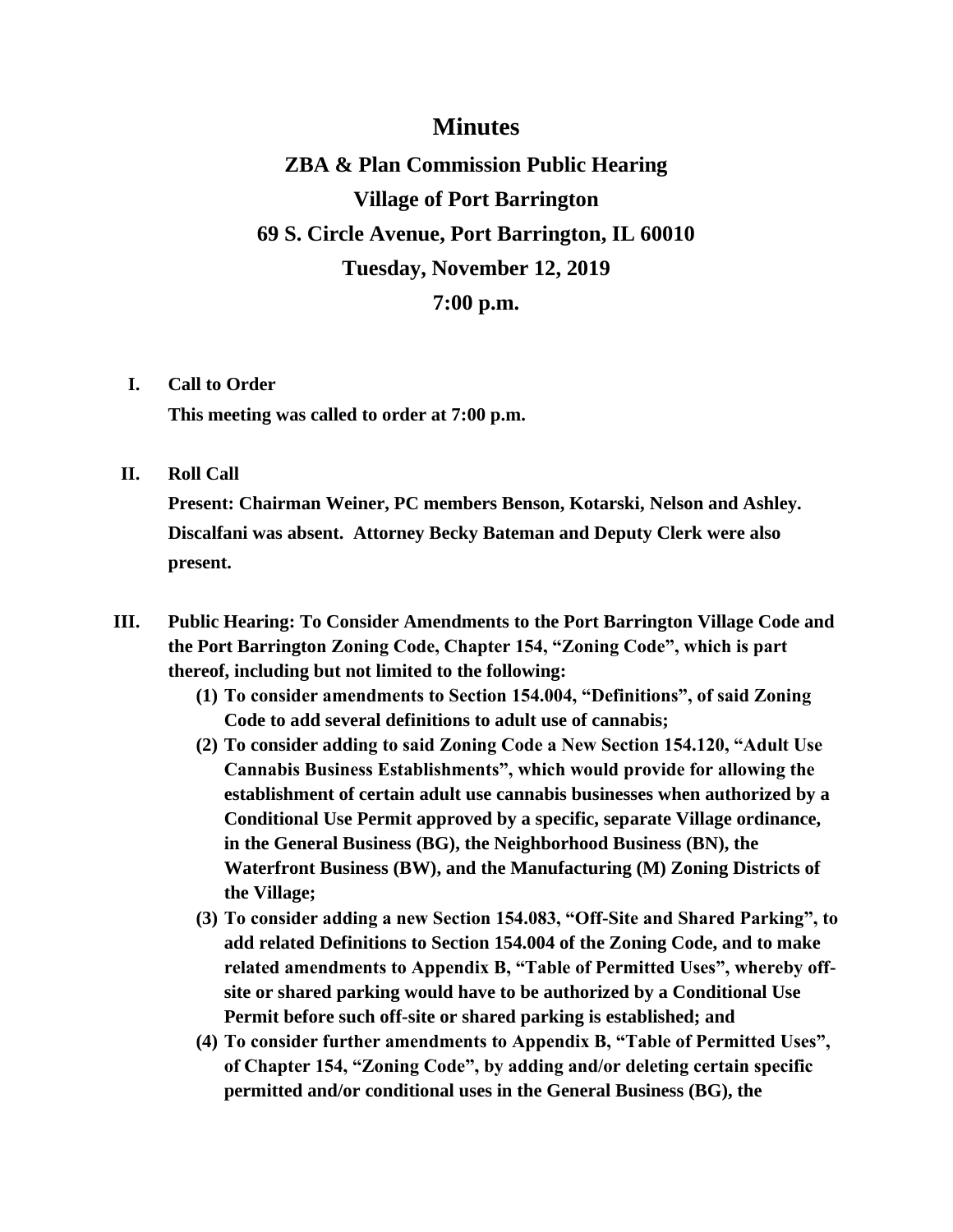\_\_\_\_\_\_\_\_\_\_\_\_\_\_\_\_\_\_\_\_\_\_\_\_\_\_\_\_\_\_\_

**Neighborhood Business (BN), and the Waterfront Business (BW)d Zoning Districts, and Manufacturing (M) Zoning Districts.** 

The ZBA/PC reviewed the proposed amendments to the Port Barrington Village Code and the Port Barrington Zoning Code, Chapter 154, Zoning Code.

The notice of publication was posted in a timely manner.

The ZBA/PC reviewed and discussed amendments which is part thereof, including

**Consider Amendments to the Port Barrington Village Code and the Port Barrington Zoning Code, Chapter 154, "Zoning Code", which is part thereof, including but not limited to the following:**

- **(1) To consider amendments to Section 154.004, "Definitions", of said Zoning Code to add several definitions to adult use of cannabis;**
- **(2) To consider adding to said Zoning Code a New Section 154.120, "Adult Use Cannabis Business Establishments", which would provide for allowing the establishment of certain adult use cannabis businesses when authorized by a Conditional Use Permit approved by a specific, separate Village ordinance, in the General Business (BG), the Neighborhood Business (BN), the Waterfront Business (BW), and the Manufacturing (M) Zoning Districts of the Village**

Attorney Becky Bateman briefly explained that the ZBA/PC recommendation will go to the Village Board for consideration. Although the draft ordinance was based on the feedback from the Board.

ZBA/PC discussed creating a buffer zone. It was the consensus to establish a buffer zone of 60' to 500' from schools, parks, resident, daycare, library and assemblies.

ZBA/PC discussed allowing a dispensary in the Village. It was pointed out that the PC was against it at the last meeting. A voting pole was taken to allow a dispensary. Kotarski and Weiner are against and Nelson, Ashley and Benson were in favor with a buffer zone. So the majority were in favor of allowing a dispensary.

It was noted that the ZBA/PC were not in favor of adult use cannabis business establishment, cultivation center and transporting organizations as not permitted.

There were no public members for comment.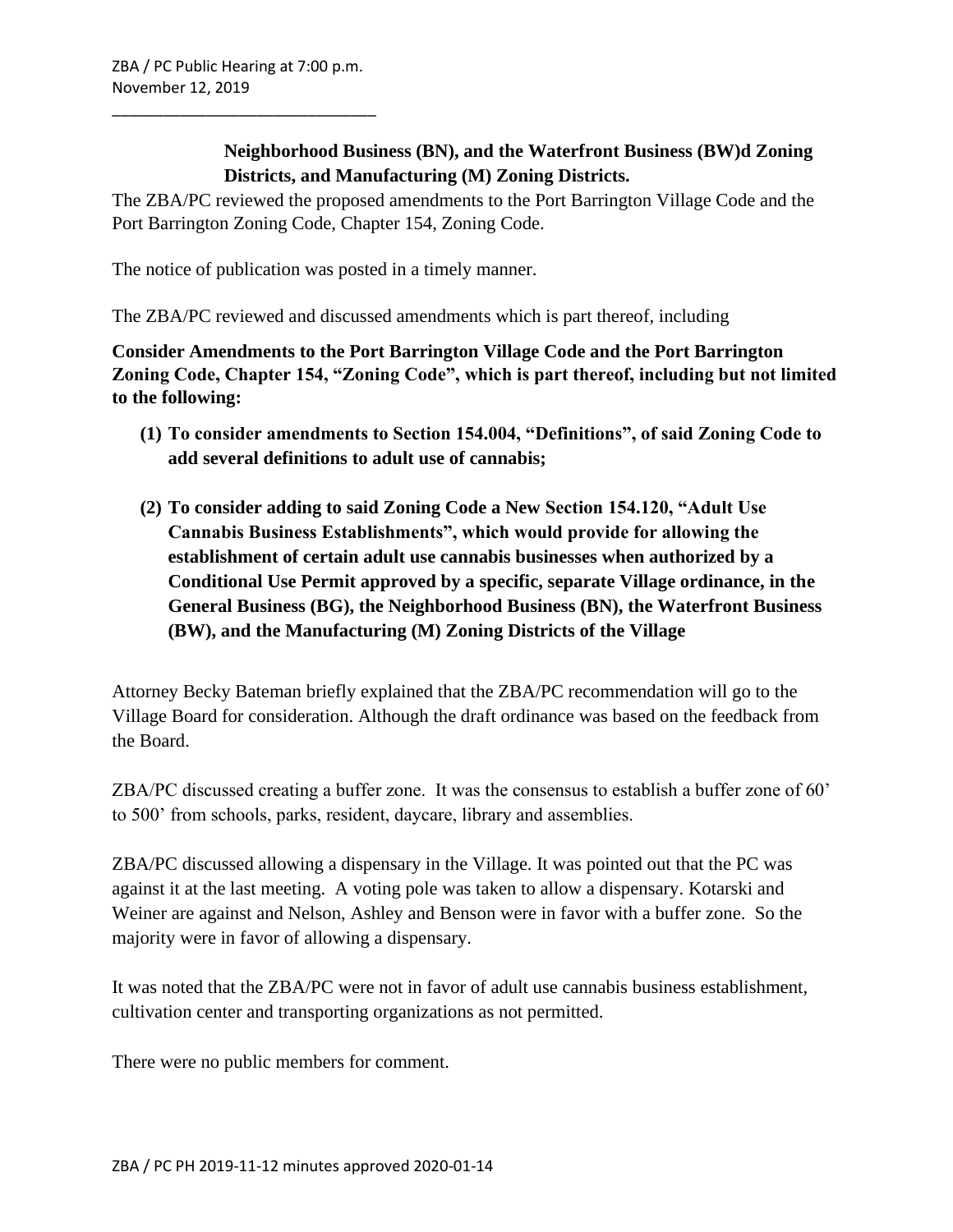\_\_\_\_\_\_\_\_\_\_\_\_\_\_\_\_\_\_\_\_\_\_\_\_\_\_\_\_\_\_\_

It was the discussion of the ZBA/PC to recommend approval of conditional use for craft grower in BG, BW and M; Dispensing Center in BG, BW and M; Infuser, and Processing in BG, BW and M.

Kotarski noted that he was not in favor of the proposed amendments to allow the village to receive revenue from drugs.

*Motion: Benson moved, seconded by Nelson, to recommend to the Village Board approval of the proposed draft ordinance amending Chapter 154, Zoning Code of Title XV, Land Usage, of the Village of Port Barrington Code of Ordinances to Section 154.004 Definitions, Amendments to Sections 154.119 and 1545.120 to combine said Sections into a new Section 154.119, Medical Cannabis Related Uses, Addition of a new Section 154.120, Adult Use Cannabis Businesses, and Amendments to Appendix B, Table of Permitted Uses. In addition, to add a buffer of 60' to 500' for all categories for residential, schools, parks, daycare and assemblies.* 

*Ayes: Weiner, Benson, Nelson, and Ashley Nays: Kotarski Absent: Disclafani*

# *Motion Carried 4-0*

**(3) To consider adding a new Section 154.083, "Off-Site and Shared Parking", to add related Definitions to Section 154.004 of the Zoning Code, and to make related amendments to Appendix B, "Table of Permitted Uses", whereby off-site or shared parking would have to be authorized by a Conditional Use Permit before such offsite or shared parking is established; and**

The ZBA/PC discussed and were in favor of on site parking not permitted in BG, BW and M; Off site parking conditional use in BG, BW and M and changed parking lots deleted in BG, BW and M for the best interest of the community.

*Motion: Ashley moved, seconded by Nelson, to recommend approval to the Village Board the proposed draft ordinance amending Chapter 154 Zoning Code of Title XV Land Usage of the Village of Port Barrington Code of Ordinance, Amendments to Section 154.004, Definitions, New Section 154.083 Off Site and Shared Parking and Amendments to Appendix B Table of Permitted Uses, whereby off-site or shared parking would have to be authorized by a Conditional Use Permit before such off-site*